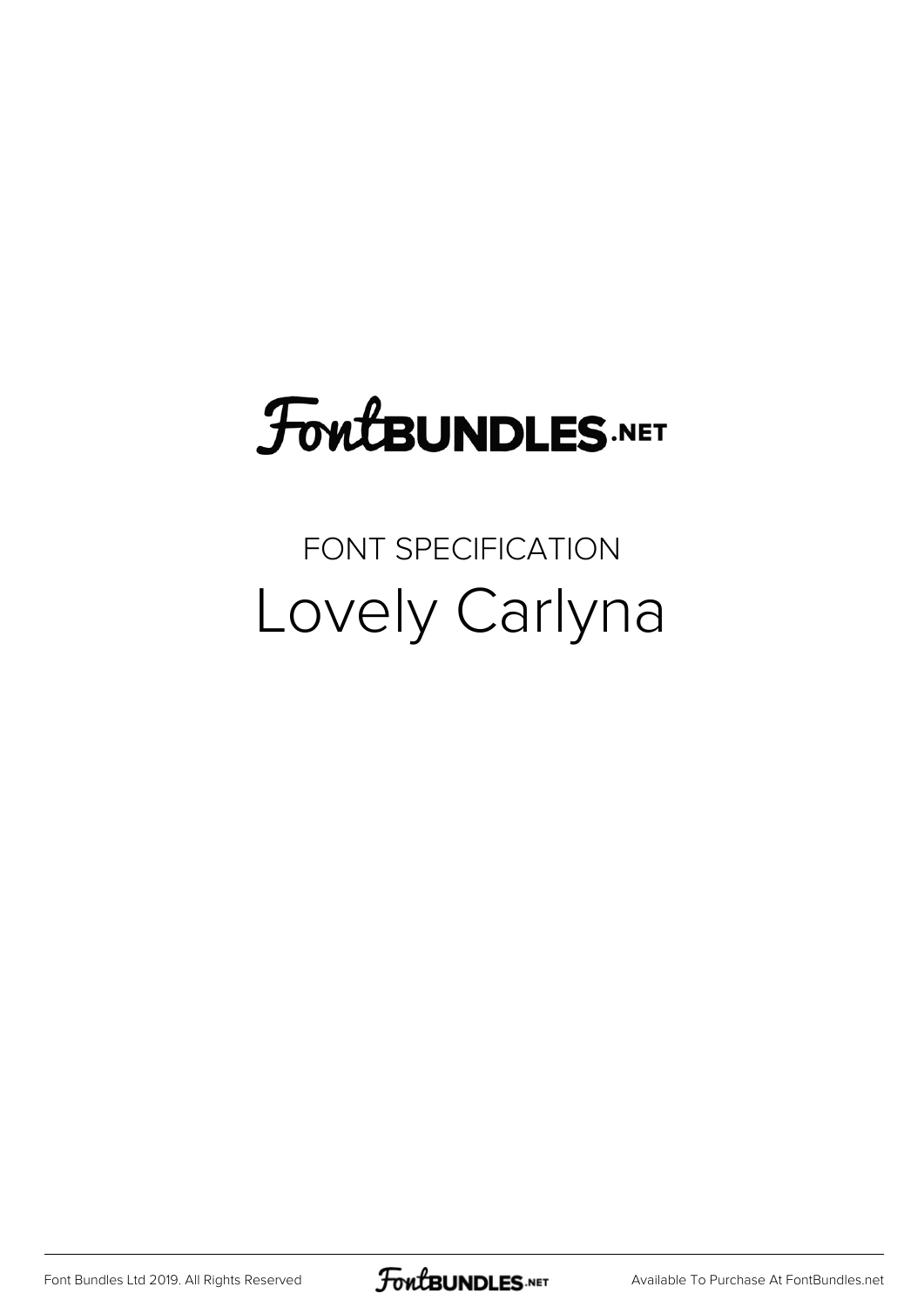## Lovely Carlyna - Regular

**Uppercase Characters** 

ABCDEFGAIJK<br>IMMODORSTU  $\mathcal{U} \times \mathcal{U} \times$ 

Lowercase Characters

abodefghijklmnopgss Two wery z

**Numbers**  $0123456789$ 

**Punctuation and Symbols**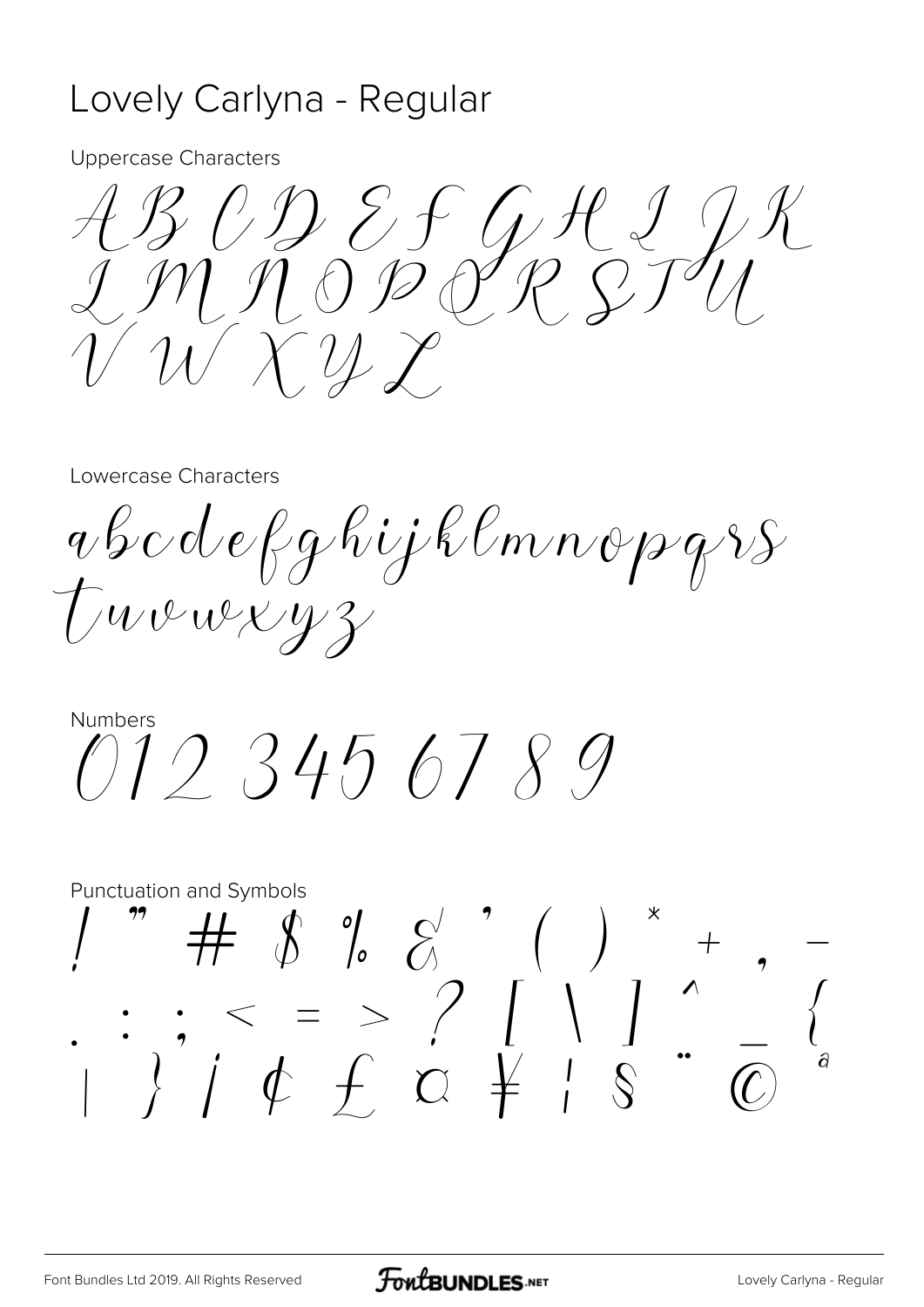

All Other Glyphs

*À Á Â Ã Ä ÅÆÇ È É Ê Ë Ì Í Î Ï Ð Ñ Ò Ó Ô Õ Ö × Ø Ù Ú Û Ü Ý Þ ß à á â ã ä å æ ç è é ê ë ì*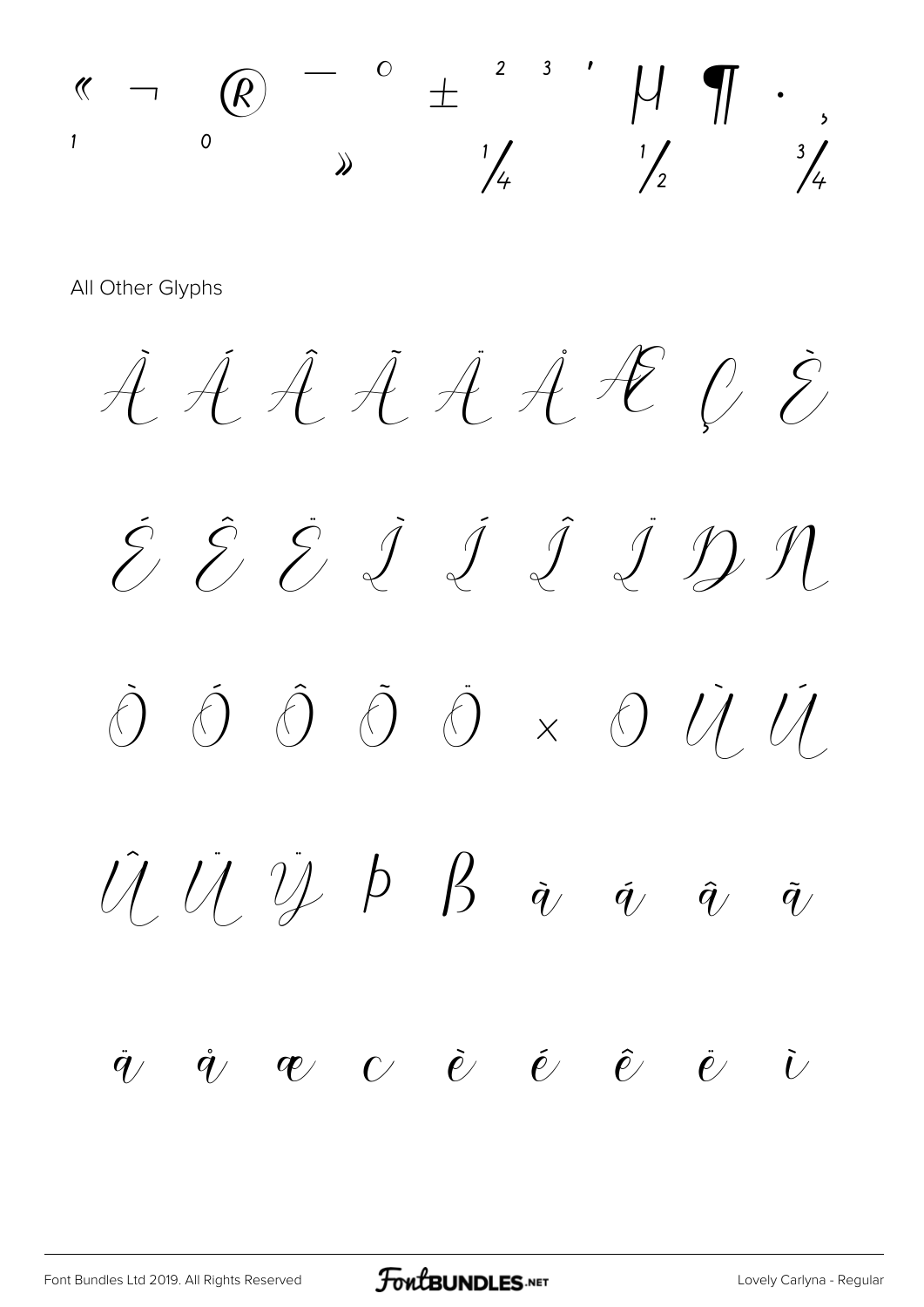$\begin{array}{ccccccccccccccccc} \hat{\nu} & \hat{\nu} & \hat{\omega} & \hat{\omega} & \hat{\omega} & \hat{\omega} & \hat{\omega} & \hat{\omega} & \hat{\omega} \end{array}$  $\phi$   $\div$   $\phi$   $\dot{u}$   $\dot{u}$   $\dot{u}$   $\dot{u}$   $\dot{y}$   $\dot{p}$  $\dot{y}$  1  $\mathscr C$  oe ee ff gg  $\ell\ell$  oo SS & & the red go he je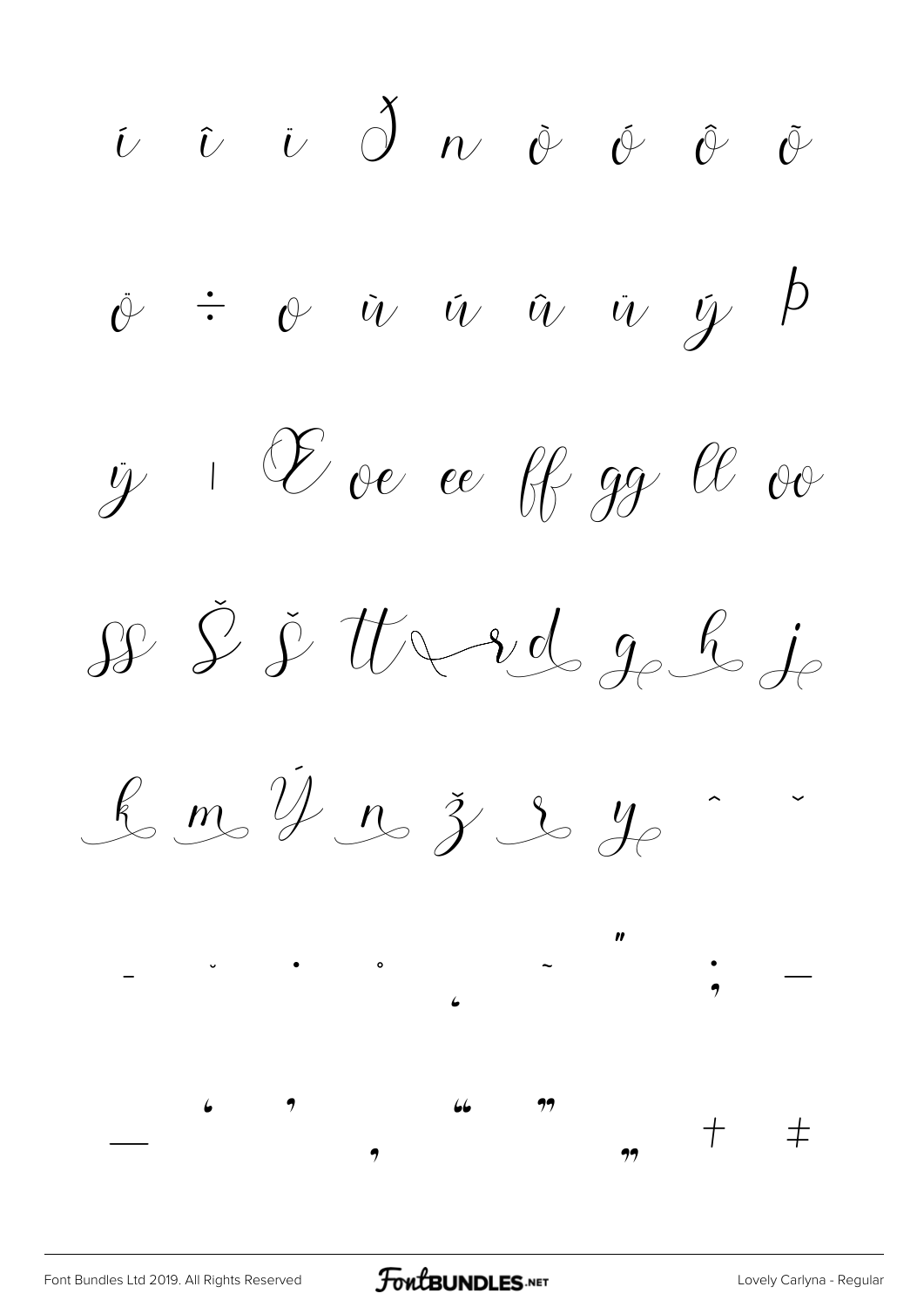*• … ⁄ ₣ ₤ € − ∕ ∙ ≈ ≤ ≥* Lyabradofy  $\ell\rightarrow i\rightarrow j\rightarrow \ell\rightarrow \ell\rightarrow m\rightarrow v\rightarrow p\rightarrow p$ of a strunder yr  $3$  a bad a fight Vage he hane a peg